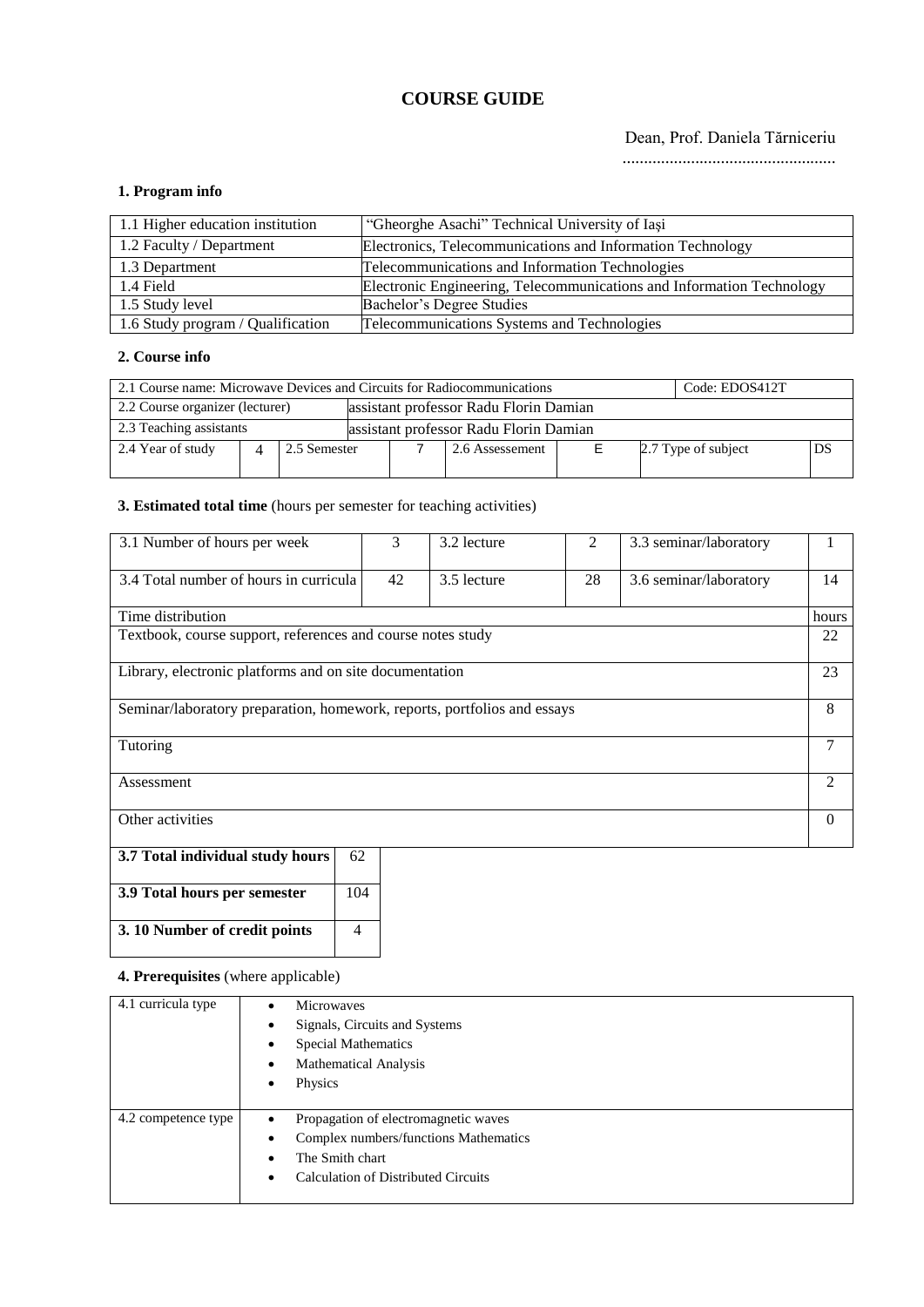| <b>5. Infrastructure</b> (where applicable) |                                                                                                                                                                               |  |  |  |  |
|---------------------------------------------|-------------------------------------------------------------------------------------------------------------------------------------------------------------------------------|--|--|--|--|
| 5.1. for lectures                           | lecture theater with computer and projector                                                                                                                                   |  |  |  |  |
| 5.2. for laboratories                       | computer network with Keysight Advanced Design System installed on every computer<br>network license for ADS accessible for students inside TUIASI network (including campus) |  |  |  |  |

# **6. Specific competences**

|                                             |                 |                                                                        | Credits (from 4) |
|---------------------------------------------|-----------------|------------------------------------------------------------------------|------------------|
|                                             | CP <sub>1</sub> | C1 Use of fundamental elements relating to devices, circuits, systems, | 0.75             |
|                                             |                 | instrumentation and electronic technology (D1, D2, D3, D4, D5)         |                  |
|                                             |                 | C5 Selection, installation, configuration and operation of fixed or    | 0.25             |
|                                             | CP <sub>5</sub> | mobile telecommunication equipment and installment at a specific       |                  |
|                                             |                 | location of common telecommunication networks (D1, D2, D3, D4,         |                  |
|                                             |                 | D5)                                                                    |                  |
|                                             |                 | C6 Solving specific problems for broadband communications              | 2.0              |
|                                             | CP <sub>6</sub> | networks: propagation in different transmission media, high            |                  |
|                                             |                 | frequency circuits and equipment (microwave and optical) (D1, D2,      |                  |
| <b>TransversallProfessional competences</b> |                 | D <sub>3</sub> , D <sub>4</sub> , D <sub>5</sub> )                     |                  |
|                                             |                 |                                                                        | Credits (from 4) |
| competences                                 |                 | CT3 Adaptation to new technologies, professional and personal          | 1.00             |
|                                             |                 | development, through continuous training using sources of printed      |                  |
|                                             | CT <sub>3</sub> | documentation, specialized software and electronic resources in        |                  |
|                                             |                 | Romanian and at least in an international language                     |                  |

# **7. Course targets** (as resulting from **6. Specific competences** table)

| 7.1 Course main target      | In-depth knowledge of the theoretical, methodological and practical<br>developments specific to microwave design techniques (impedance) |
|-----------------------------|-----------------------------------------------------------------------------------------------------------------------------------------|
|                             | matching, microwave filters, amplifier design).                                                                                         |
| 7.2 Course specific targets | The students must gain:                                                                                                                 |
|                             | Knowledge of frequently used microwave devices and circuits;                                                                            |
|                             | Capacity to design applications that use these devices;                                                                                 |
|                             | The necessary knowledge to understand the future microwave devices<br>٠                                                                 |
|                             | and circuits that will appear during their active professional life.                                                                    |

### **8. Contents**

| 8.1 Lectures                                                                                                                                                                                        | <b>Teaching methods</b> | <b>Notes</b> |  |  |  |
|-----------------------------------------------------------------------------------------------------------------------------------------------------------------------------------------------------|-------------------------|--------------|--|--|--|
| 1. Impedance matching and tuning                                                                                                                                                                    | lecture                 | 4 hours      |  |  |  |
| 2. Directional couplers                                                                                                                                                                             | lecture                 | 4 hours      |  |  |  |
| 3. Power dividers                                                                                                                                                                                   | lecture                 | 2 hours      |  |  |  |
| 4. Microwaye filters                                                                                                                                                                                | lecture                 | 6 hours      |  |  |  |
| 5. Microwave amplifier design                                                                                                                                                                       | lecture                 | 6 hours      |  |  |  |
| 6. Oscillators and mixers                                                                                                                                                                           | lecture                 | 6 hours      |  |  |  |
| 1. Microwave and Optoelectronics Laboratory, http://rf-opto.etti.tuiasi.ro<br>2. David Pozar, Microwave Engineering, Wiley; 4th edition, 2011<br>8.2 Laboratory<br><b>Notes</b><br>Teaching methods |                         |              |  |  |  |
| 1. Introduction and recapitulation                                                                                                                                                                  | exercises               | 1 session    |  |  |  |
| 2. Impedance matching and tuning in ADS                                                                                                                                                             | computer simulation     | 1 session    |  |  |  |
| 3. Directional couplers in ADS                                                                                                                                                                      | computer simulation     | 1 session    |  |  |  |
| 4. Design and simulation of an transistor amplifier in ADS                                                                                                                                          | computer simulation     | 2 sessions   |  |  |  |
| 5. Design and simulation of an microwave amplifier in ADS<br>(personal homework)                                                                                                                    | computer simulation     | 2 sessions   |  |  |  |